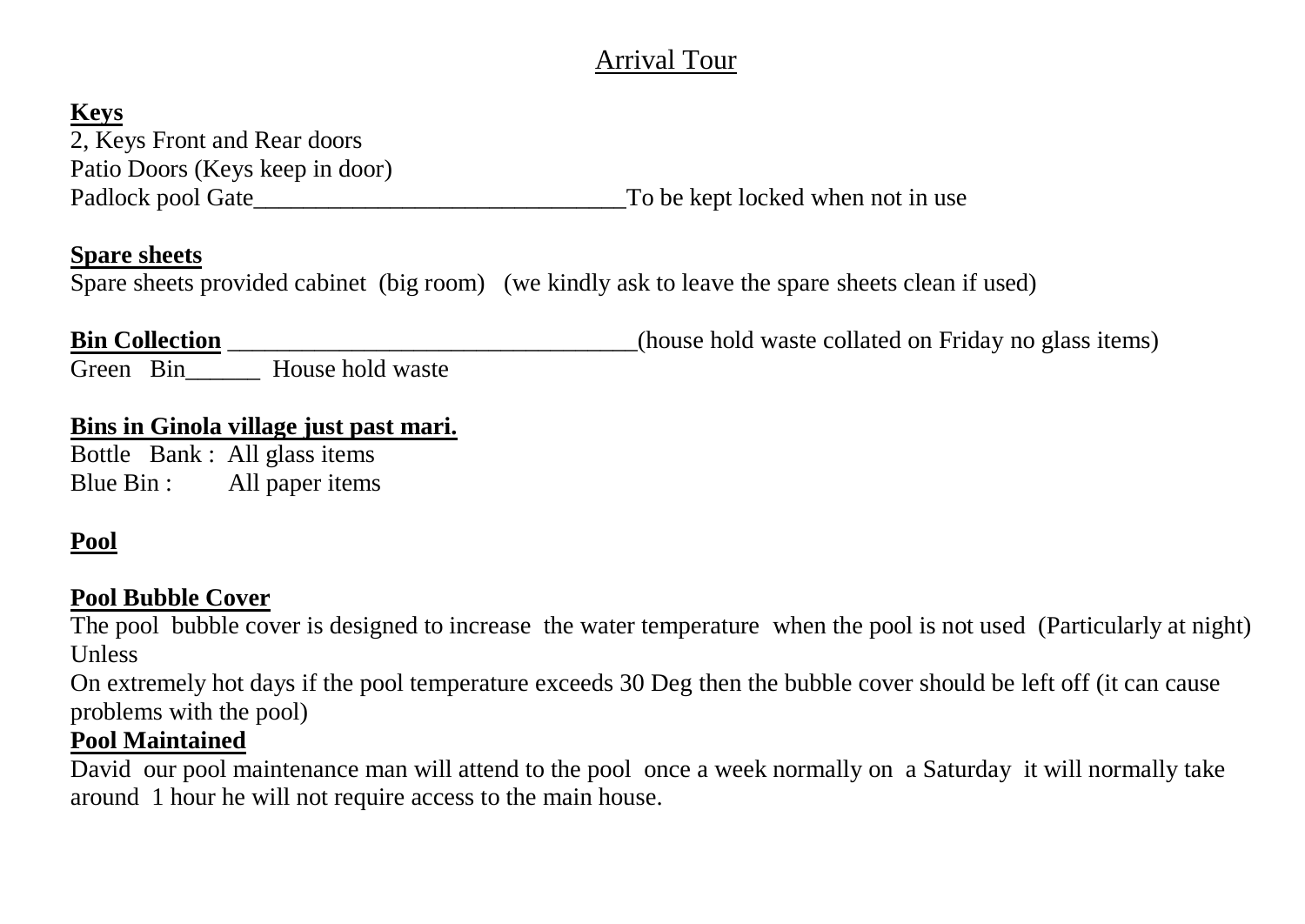### **Pool Lockable Gate**

The only access to the pool is through the gate off the main patio A pad lock is provided. The gate should be kept locked at all times when the pool is not in use and children should only be allowed into the pool arear when supervised by an adult.

#### **Pool Rules**

The rule for the pool are displayed on a sign at the pool side also on our website . Guests should acquaint themselves with the rules before using the pool.

### **Pond in Lower Garden**

Children should be not allowed unsupervised to play in the garden particular attention regarding the pond.

#### **Sunshades and Parasols**

On windy days all sunshades and parasols should be closed particularly attention should be made to the fixed sun shade over the patio door adjacent to the pool (demonstration on how to use it)

#### **Deck chairs**

Demonstration required on how to adjust back rest.

### **Doors**

Large sliding door in main living arrear is difficult to lock please keep locked on the left side (please exit from the right side) Patio door right side of television (door locked) not in service All keys to be kept in patio doors

#### **Attention Floor Tiles**

Floor tiles internal and external can be slippery when wet (particular the tiles in the main living area) please make sure at all times the correct / appropriate foot wear is warn . (never walk on the tiles with wet feet)